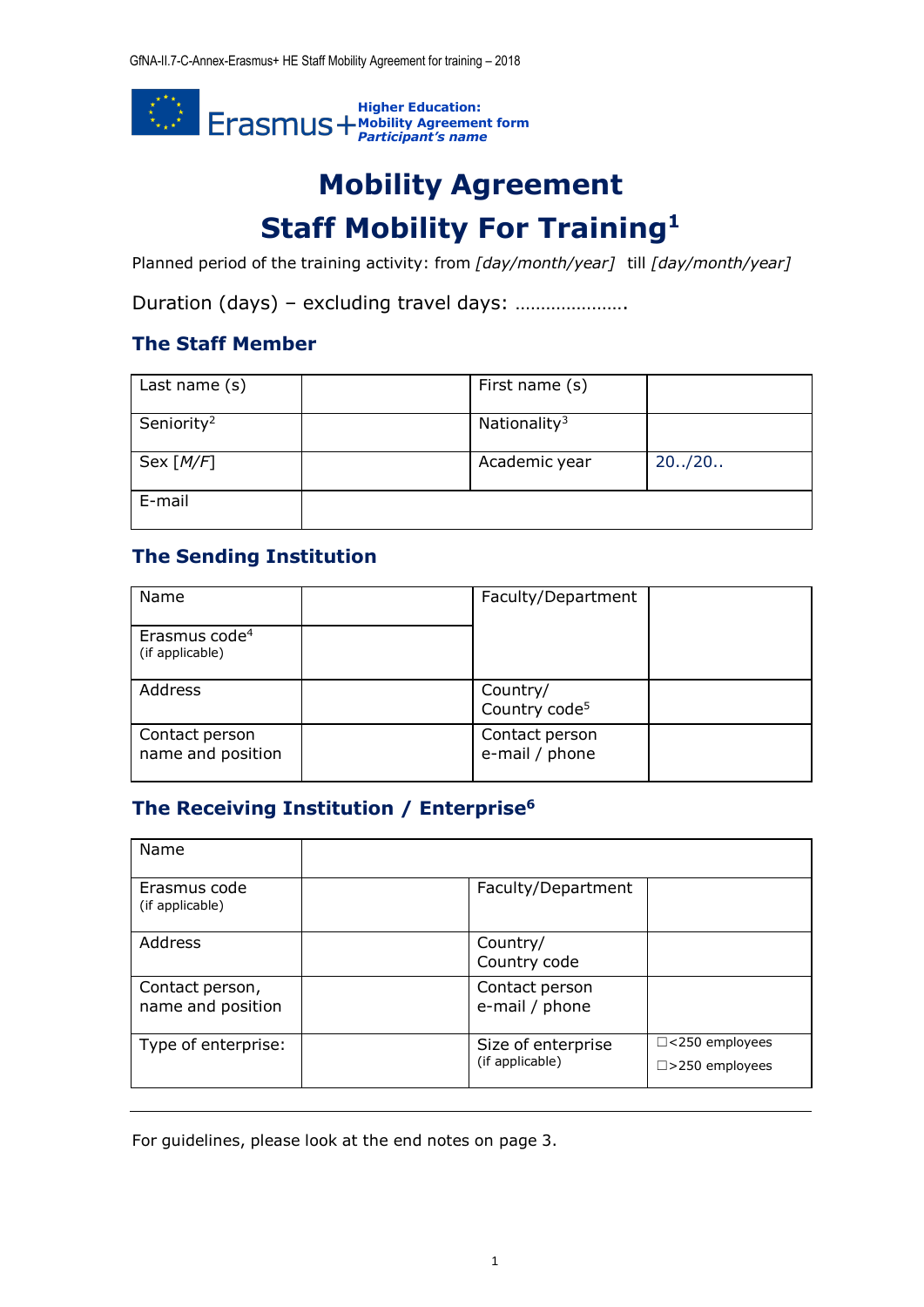

# **Section to be completed BEFORE THE MOBILITY**

#### **I. PROPOSED MOBILITY PROGRAMME**

Language of training: ………………………………………

#### **Overall objectives of the mobility:**

**Added value of the mobility (in the context of the modernisation and internationalisation strategies of the institutions involved):**

**Activities to be carried out:**

**Expected outcomes and impact (e.g. on the professional development of the staff member and on both institutions):**